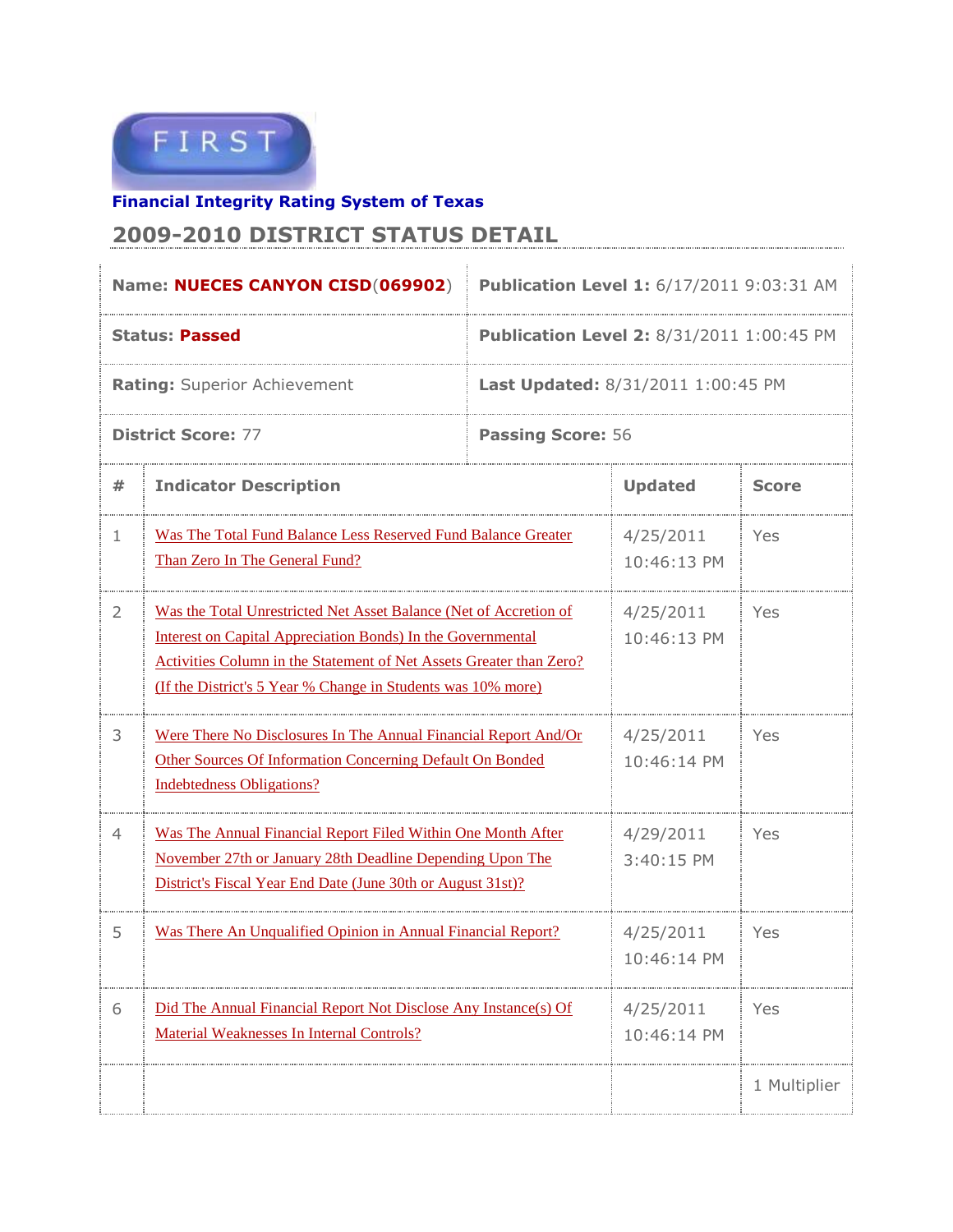|    |                                                                                                                                                                                                                                                                                 |                          | Sum |
|----|---------------------------------------------------------------------------------------------------------------------------------------------------------------------------------------------------------------------------------------------------------------------------------|--------------------------|-----|
| 7  | Did the Districts Academic Rating Exceed Academically<br>Unacceptable?                                                                                                                                                                                                          | 4/25/2011<br>10:46:15 PM | 5   |
| 8  | Was The Three-Year Average Percent Of Total Tax Collections<br>(Including Delinquent) Greater Than 98%?                                                                                                                                                                         | 4/25/2011<br>10:46:15 PM | 4   |
| 9  | Did The Comparison Of PEIMS Data To Like Information In Annual<br>Financial Report Result In An Aggregate Variance Of Less Than 3<br>Percent Of Expenditures Per Fund Type (Data Quality Measure)?                                                                              | 5/10/2011<br>9:58:51 PM  | 5   |
| 10 | Were Debt Related Expenditures (Net Of IFA And/Or EDA<br>Allotment) < \$350.00 Per Student? (If The District's Five-Year Percent<br>Change In Students = $Or > 7\%$ , Or If Property Taxes Collected Per<br><u>Penny Of Tax Effort &gt; <math>\$200,000</math> Per Student)</u> | 4/25/2011<br>10:46:16 PM | 5   |
| 11 | Was There No Disclosure In The Annual Audit Report Of Material<br>Noncompliance?                                                                                                                                                                                                | 4/25/2011<br>10:46:16 PM | 5   |
| 12 | Did The District Have Full Accreditation Status In Relation To<br>Financial Management Practices? (e.g. No Conservator Or Monitor<br>Assigned)                                                                                                                                  | 4/25/2011<br>10:46:16 PM | 5   |
| 13 | Was The Aggregate Of Budgeted Expenditures And Other Uses Less<br>Than The Aggregate Of Total Revenues, Other Resources and Fund<br><b>Balance In General Fund?</b>                                                                                                             | 4/25/2011<br>10:46:16 PM | 5   |
| 14 | If The District's Aggregate Fund Balance In The General Fund And<br>Capital Projects Fund Was Less Than Zero, Were Construction<br>Projects Adequately Financed? (To Avoid Creating Or Adding To The<br><b>Fund Balance Deficit Situation)</b>                                  | 5/10/2011<br>4:02:29 PM  | 5   |
| 15 | Was The Ratio Of Cash And Investments To Deferred Revenues<br>(Excluding Amount Equal To Net Delinquent Taxes Receivable) In<br>The General Fund Greater Than Or Equal To 1:1? (If Deferred<br>Revenues Are Less Than Net Delinquent Taxes Receivable)                          | 4/25/2011<br>10:46:17 PM | 5   |
| 16 | Was The Administrative Cost Ratio Less Than The Threshold Ratio?                                                                                                                                                                                                                | 4/25/2011                | 5   |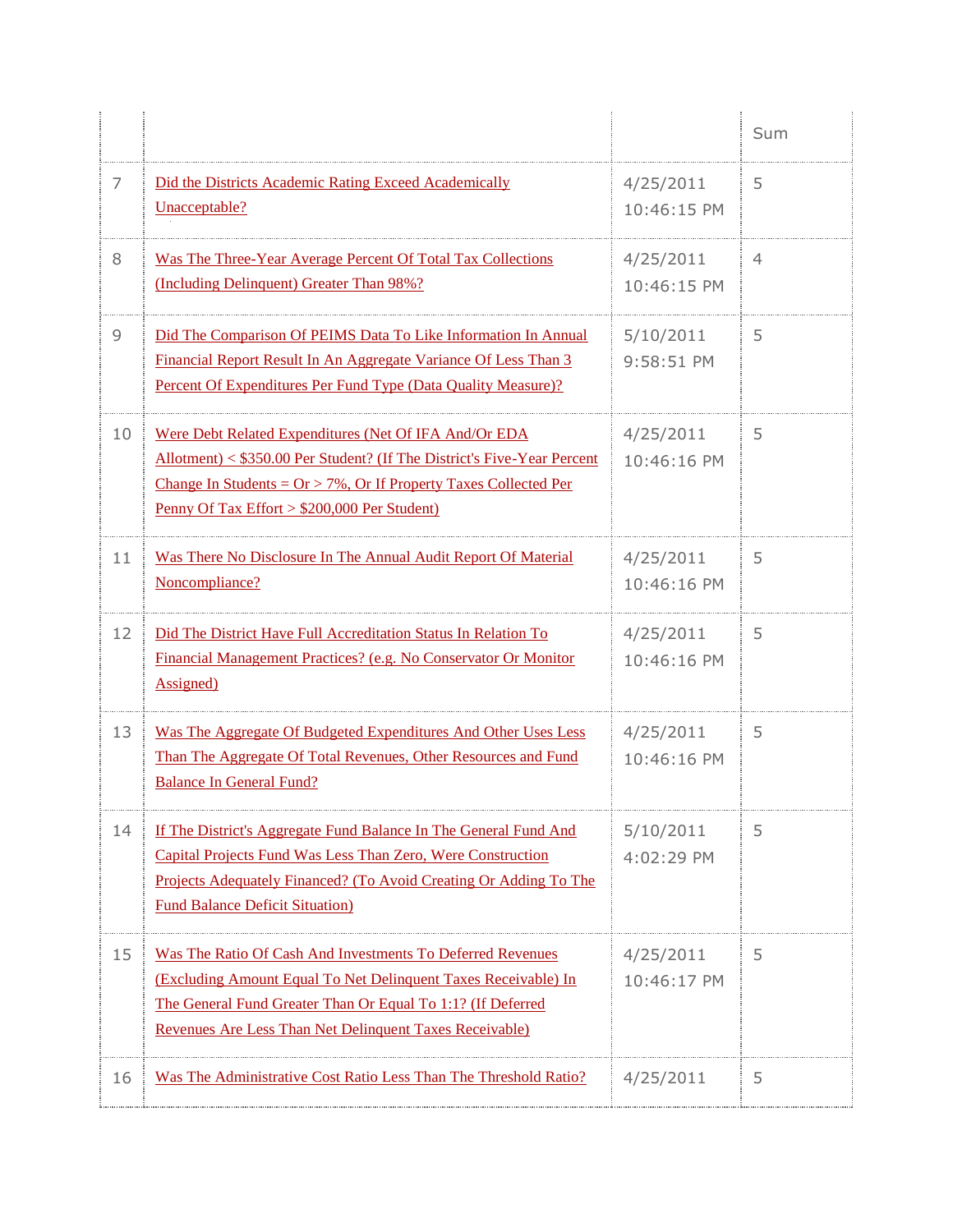|    |                                                                                                                                                                                                                                                                                                       | 10:46:17 PM              |                       |
|----|-------------------------------------------------------------------------------------------------------------------------------------------------------------------------------------------------------------------------------------------------------------------------------------------------------|--------------------------|-----------------------|
| 17 | Was The Ratio Of Students To Teachers Within the Ranges Shown<br><b>Below According To District Size?</b>                                                                                                                                                                                             | 4/25/2011<br>10:46:18 PM | 5                     |
| 18 | Was The Ratio Of Students To Total Staff Within the Ranges Shown<br><b>Below According To District Size?</b>                                                                                                                                                                                          | 4/25/2011<br>10:46:18 PM | 3                     |
| 19 | Was The Total Fund Balance In The General Fund More Than 50%<br>And Less Than 150% Of Optimum According To The Fund Balance<br>And Cash Flow Calculation Worksheet In The Annual Financial<br>Report?                                                                                                 | 4/25/2011<br>10:46:18 PM | 5                     |
| 20 | Was The Decrease In Undesignated Unreserved Fund Balance < 20%<br><u>Over Two Fiscal Years? (If 1.5 Times Optimum Fund Balance &lt; Total</u><br><u>Fund Balance In General Fund Or If Total Revenues &gt; Operating</u><br><b>Expenditures In The General Fund, Then District Receives 5 Points)</b> | 4/25/2011<br>10:46:18 PM | 5                     |
| 21 | Was The Aggregate Total Of Cash And Investments In The General<br>Fund More Than \$0?                                                                                                                                                                                                                 | 4/25/2011<br>10:46:19 PM | 5                     |
| 22 | Were Investment Earnings In All Funds (Excluding Debt Service Fund<br>and Capital Projects Fund) More Than \$20 Per Student?                                                                                                                                                                          | 4/25/2011<br>10:46:19 PM | 5                     |
|    |                                                                                                                                                                                                                                                                                                       |                          | 77<br>Weighted<br>Sum |
|    |                                                                                                                                                                                                                                                                                                       |                          | 1 Multiplier<br>Sum   |
|    |                                                                                                                                                                                                                                                                                                       |                          | 77 Score              |

## **DETERMINATION OF RATING**

**A.** Did The District Answer '**No**' To Indicators 1, 2, 3 Or 4? **OR** Did The District Answer '**No**' To Both 5 and 6? If So, The District's Rating Is **Substandard Achievement**.